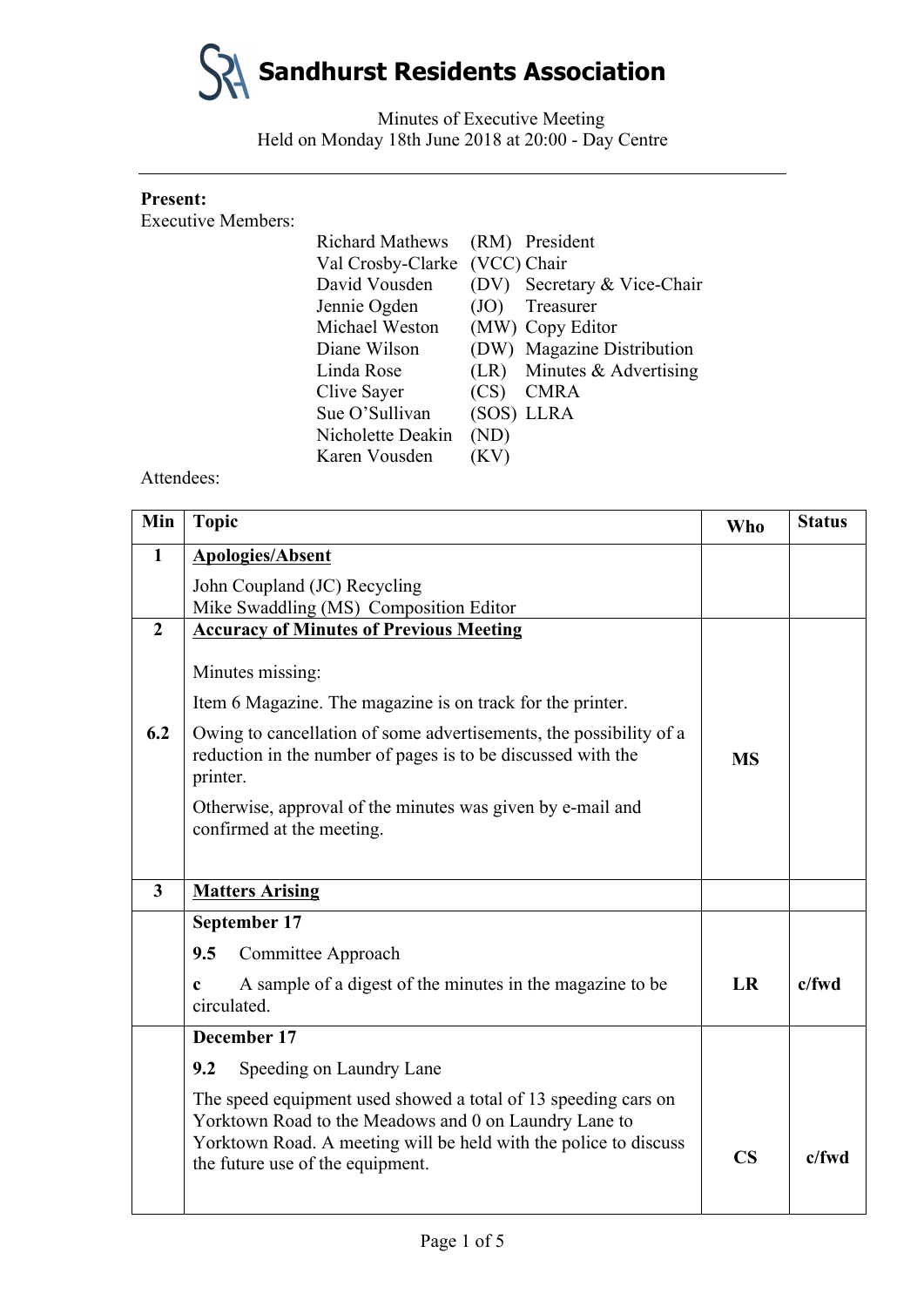

# Minutes of Executive Meeting Held on Monday 18th June 2018 at 20:00 - Day Centre

| Min | <b>Topic</b>                                                                                                                                                                                                                                                                                                                                                        | <b>Who</b>   | <b>Status</b> |
|-----|---------------------------------------------------------------------------------------------------------------------------------------------------------------------------------------------------------------------------------------------------------------------------------------------------------------------------------------------------------------------|--------------|---------------|
|     | May 18                                                                                                                                                                                                                                                                                                                                                              |              |               |
|     | <b>Accounts for AGM</b><br>4.1                                                                                                                                                                                                                                                                                                                                      |              |               |
|     | The accounts for the AGM have been sent for checking and are<br>awaiting signature.                                                                                                                                                                                                                                                                                 | <b>JO</b>    |               |
|     | Symons will be given a free advert in the September edition of the<br>magazine.                                                                                                                                                                                                                                                                                     | LR           |               |
|     | 5.1<br>Sandhurst Freedom Day Donation                                                                                                                                                                                                                                                                                                                               |              |               |
|     | STC were delighted with the donation towards the Freedom March<br>day celebrations.                                                                                                                                                                                                                                                                                 | <b>VCC</b>   | <b>Closed</b> |
|     | 6.1<br>Advertisers annual payments                                                                                                                                                                                                                                                                                                                                  |              |               |
|     | It was agreed that advertisers paying annual payments in other<br>quarters could be offered a pro rata payment to bring them in line,<br>so that all annual payments are done in June.                                                                                                                                                                              | LR           | <b>Closed</b> |
|     | Reduction in magazine pages<br>6.2                                                                                                                                                                                                                                                                                                                                  |              |               |
|     | A reduction in the number of pages was discussed with the printer.<br>The printer said that it could be done in fours <i>i.e.</i> 52 to 48, but he<br>would have to re-quote the price. He is holding it for us at the<br>moment but paper prices have gone up. The requirement will be<br>monitored, as readers will notice if the number of fillers creeps<br>up. | <b>MS</b>    | <b>Closed</b> |
|     | CCG meetings<br>7.1                                                                                                                                                                                                                                                                                                                                                 |              |               |
|     | It was noted that all the meetings are to be held in the afternoon,<br>which prevents most of the working population from contributing.<br>This was queried with the CCG, who have added 2 evening<br>meetings and some webcast sessions.                                                                                                                           | <b>DV</b>    | <b>Closed</b> |
|     | 9.3<br><b>GDPR</b>                                                                                                                                                                                                                                                                                                                                                  |              |               |
|     | The Constitution has been updated to add a Data Policy. The<br>Practises and Procedures document has been updated to show how<br>data is held, removed and secured. The changes were presented to<br>the committee, and the updated documents attached to these<br>minutes, and a vote was held on adopting the changes.                                            | <b>LR/DW</b> | <b>Closed</b> |
|     | Proposed LR; Seconded JO; Carried unanimously.                                                                                                                                                                                                                                                                                                                      |              |               |
|     | The Constitution change will be presented to the AGM for voting<br>by residents.                                                                                                                                                                                                                                                                                    | LR           |               |
|     | <b>GDPR</b> - Advertisers<br>9.4                                                                                                                                                                                                                                                                                                                                    |              |               |
|     | An email is to be sent to the advertisers advising them of data, use<br>and processes, especially regarding cheque payments. The text has<br>been agreed with DW and read to the committee for acceptance.                                                                                                                                                          | <b>LR/DW</b> | $c$ /fwd      |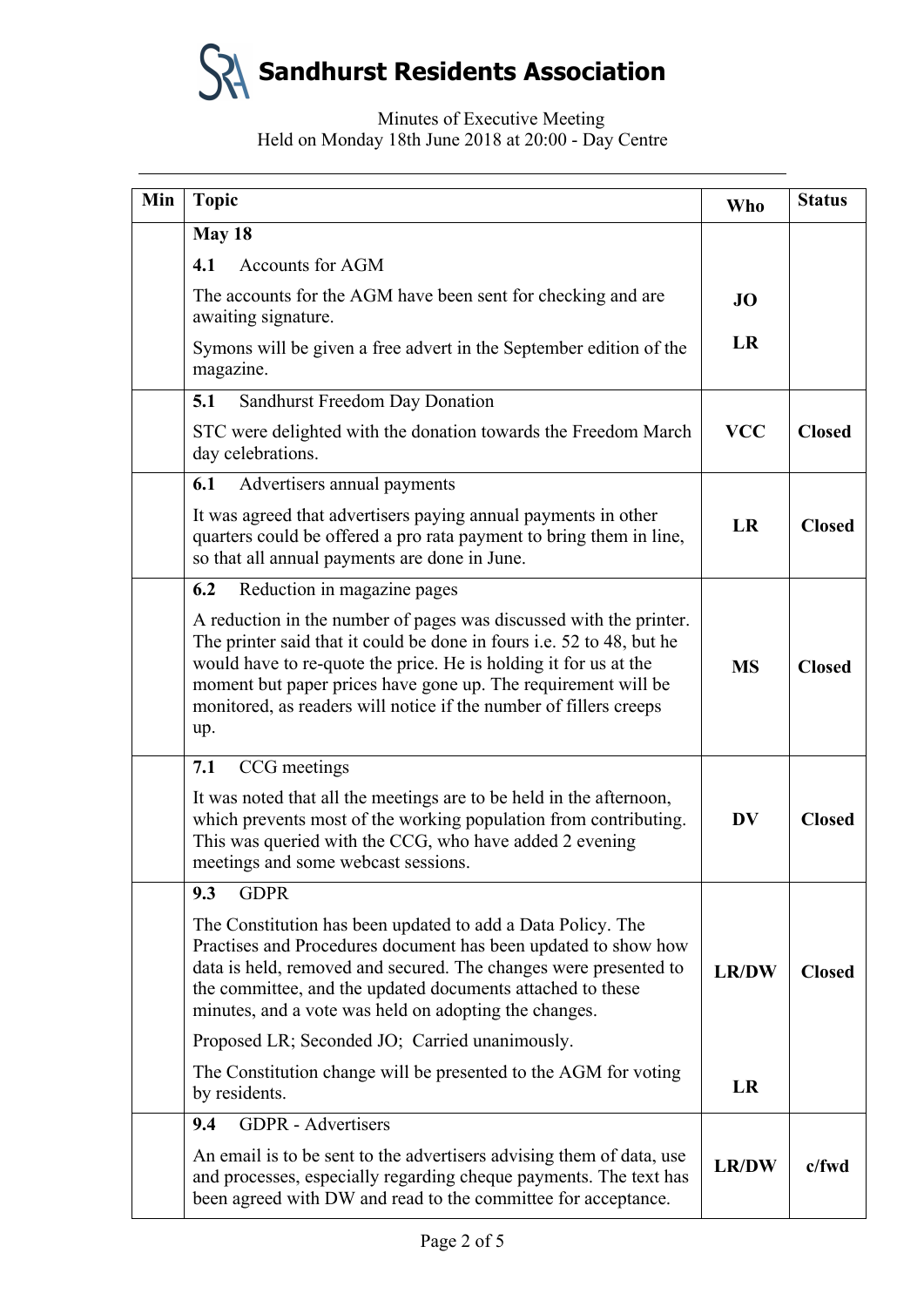**Sandhurst Residents Association**

# Minutes of Executive Meeting Held on Monday 18th June 2018 at 20:00 - Day Centre

| Min                     | <b>Topic</b>                                                                                                                                                                                                                                 |                                                                                                                                                                                                                                                                          | <b>Who</b> | <b>Status</b> |
|-------------------------|----------------------------------------------------------------------------------------------------------------------------------------------------------------------------------------------------------------------------------------------|--------------------------------------------------------------------------------------------------------------------------------------------------------------------------------------------------------------------------------------------------------------------------|------------|---------------|
|                         | topic.                                                                                                                                                                                                                                       | The committee expressed thanks to DW and LR for tackling this                                                                                                                                                                                                            |            |               |
| $\overline{\mathbf{4}}$ | <b>Treasurer's Report</b>                                                                                                                                                                                                                    |                                                                                                                                                                                                                                                                          |            |               |
|                         | Figures as at end May:                                                                                                                                                                                                                       |                                                                                                                                                                                                                                                                          |            |               |
|                         | <b>Current Account</b>                                                                                                                                                                                                                       | £10,108.38                                                                                                                                                                                                                                                               |            |               |
|                         | <b>Reserve Account</b>                                                                                                                                                                                                                       | £25,421.85                                                                                                                                                                                                                                                               |            |               |
|                         | <b>Total</b>                                                                                                                                                                                                                                 | £35,530.23                                                                                                                                                                                                                                                               |            |               |
| 5                       | <b>Donations</b>                                                                                                                                                                                                                             |                                                                                                                                                                                                                                                                          |            |               |
|                         | No requests received.                                                                                                                                                                                                                        |                                                                                                                                                                                                                                                                          |            |               |
|                         | SRA was expressed at the Day Centre AGM.                                                                                                                                                                                                     | The Day Centre computer and software has been ordered and will<br>be professionally set up. Appreciation of the help provided by the                                                                                                                                     |            |               |
| 6                       | <b>Magazine</b>                                                                                                                                                                                                                              |                                                                                                                                                                                                                                                                          |            |               |
|                         |                                                                                                                                                                                                                                              | The magazine went to print on time and with no issues.                                                                                                                                                                                                                   |            |               |
| 6.1                     | A request to add the Naturist Club, which is a Crowthorne based<br>organisation, to the club pages, was discussed and it was decided<br>that, as we feature other local areas in the pages, the entry will go<br>into the September edition. |                                                                                                                                                                                                                                                                          | <b>MS</b>  |               |
| $\overline{7}$          | Website                                                                                                                                                                                                                                      |                                                                                                                                                                                                                                                                          |            |               |
|                         | Nothing to report                                                                                                                                                                                                                            |                                                                                                                                                                                                                                                                          |            |               |
| 8                       | <b>Recycling</b>                                                                                                                                                                                                                             |                                                                                                                                                                                                                                                                          |            |               |
|                         | residents in the Surrey County Council area.                                                                                                                                                                                                 | The Wilton Road tip is now closed for use to people who are not                                                                                                                                                                                                          |            |               |
| 9                       | <b>AOB</b>                                                                                                                                                                                                                                   |                                                                                                                                                                                                                                                                          |            |               |
|                         | Sandhurst.                                                                                                                                                                                                                                   | Thames Valley Police have responded to a query regarding P.C.<br>Campion, stating that he is to remain as the local police officer for                                                                                                                                   |            |               |
| 9.2                     | letter.                                                                                                                                                                                                                                      | The trees on Laundry Lane need pruning. This is on land where<br>the council cut the grass so the response that they are not<br>responsible for the trees is puzzling. This is to be queried again, by                                                                   | <b>DV</b>  |               |
|                         |                                                                                                                                                                                                                                              | By email: DV reported that, following research on the BFC and<br>other council websites, it appears that councils do not have any<br>responsibility unless the trees are deemed dangerous. This does<br>not include over-hanging trees or pruning for aesthetic reasons. |            |               |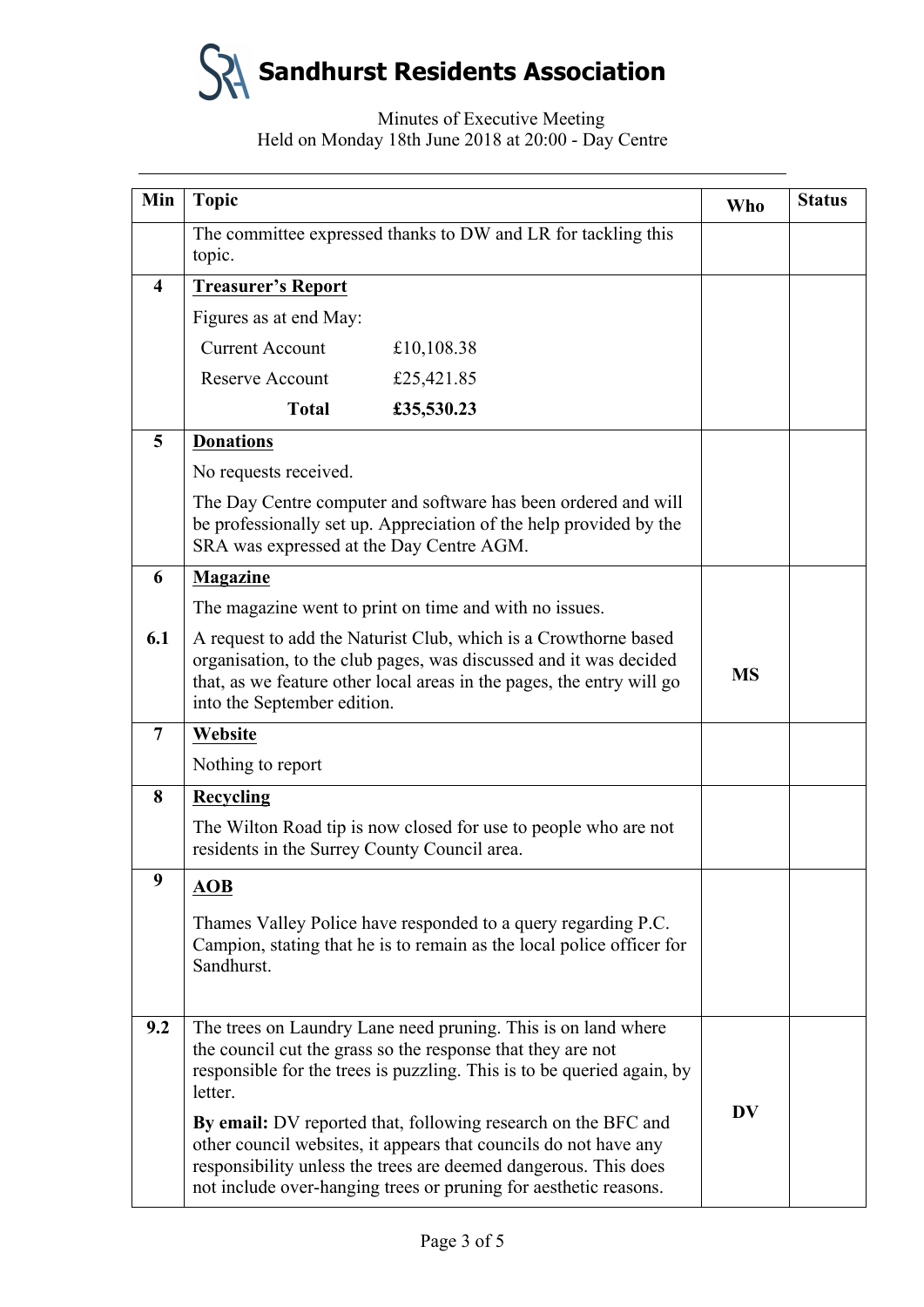

## Minutes of Executive Meeting Held on Monday 18th June 2018 at 20:00 - Day Centre

| Min | <b>Topic</b>                                                                                       | Who | <b>Status</b> |
|-----|----------------------------------------------------------------------------------------------------|-----|---------------|
| 9.3 | The installation of the Blackwater footbridge is still awaiting a<br>suitable crane.               |     |               |
| 9.4 | All members of the committee have confirmed their willingness to<br>stand for election at the AGM. |     |               |
|     | The meeting closed at 21:50 hours.                                                                 |     |               |